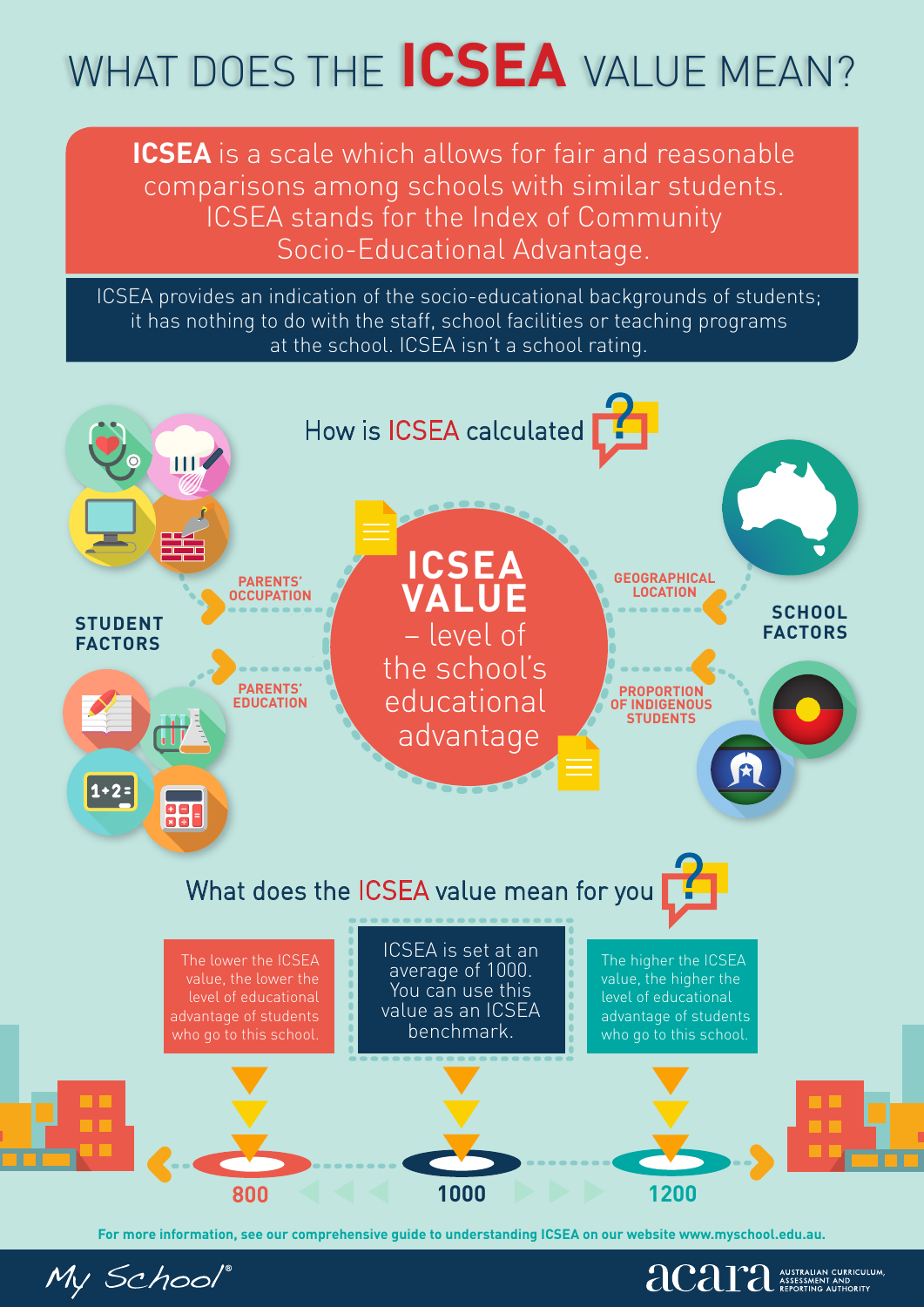My School

## **Fact sheet**

### **About ICSEA**

#### What is ICSEA?

The Index of Community Socio-Educational Advantage (ICSEA) was created by the Australian Curriculum, Assessment and Reporting Authority (ACARA) specifically to enable fair comparisons of National Assessment Program – Literacy and Numeracy (NAPLAN) test achievement by students in schools across Australia.

*A value on the index corresponds to the average level of educational advantage of the school's student population relative to those of other schools.*

Research shows that key factors in students' family backgrounds (parents' occupation, their school education and non-school education) have an influence on students' educational outcomes at school. Research has also shown that schoollevel factors (a school's geographical location and the proportion of Indigenous students a school caters for) need to be considered when summarising educational advantage or disadvantage at the school level.

ICSEA provides a numeric scale that represents the magnitude of this influence, or level of educational advantage, and takes into account both student and school level factors. *My School* visitors can use the ICSEA value to understand the levels of advantage or disadvantage that students bring to their schooling based on these factors.

It is important to note that an ICSEA value is not a rating of a school, nor does it measure or rate its staff performance, quality of teaching programs or nature of facilities. ICSEA is not a measure of student academic performance and does not measure school wealth.

#### Why was ICSEA developed?

ICSEA was developed to enable fair comparisons of NAPLAN results between schools on the My School website. By comparing performance in schools working with students with similar socio-educational advantage, it is possible to identify the difference schools are making to the students attending a particular school. The index also enables schools seeking to improve their students' performance to learn from other schools with similar students.

#### Use of ICSEA on *My School*

A school's ICSEA value is used to select a group of up to 60 schools serving students from statistically similar backgrounds. Schools with students who have similar levels of educational advantage will have similar ICSEA values, even though schools in their group can be located in various parts of Australia and may have different facilities and resources.